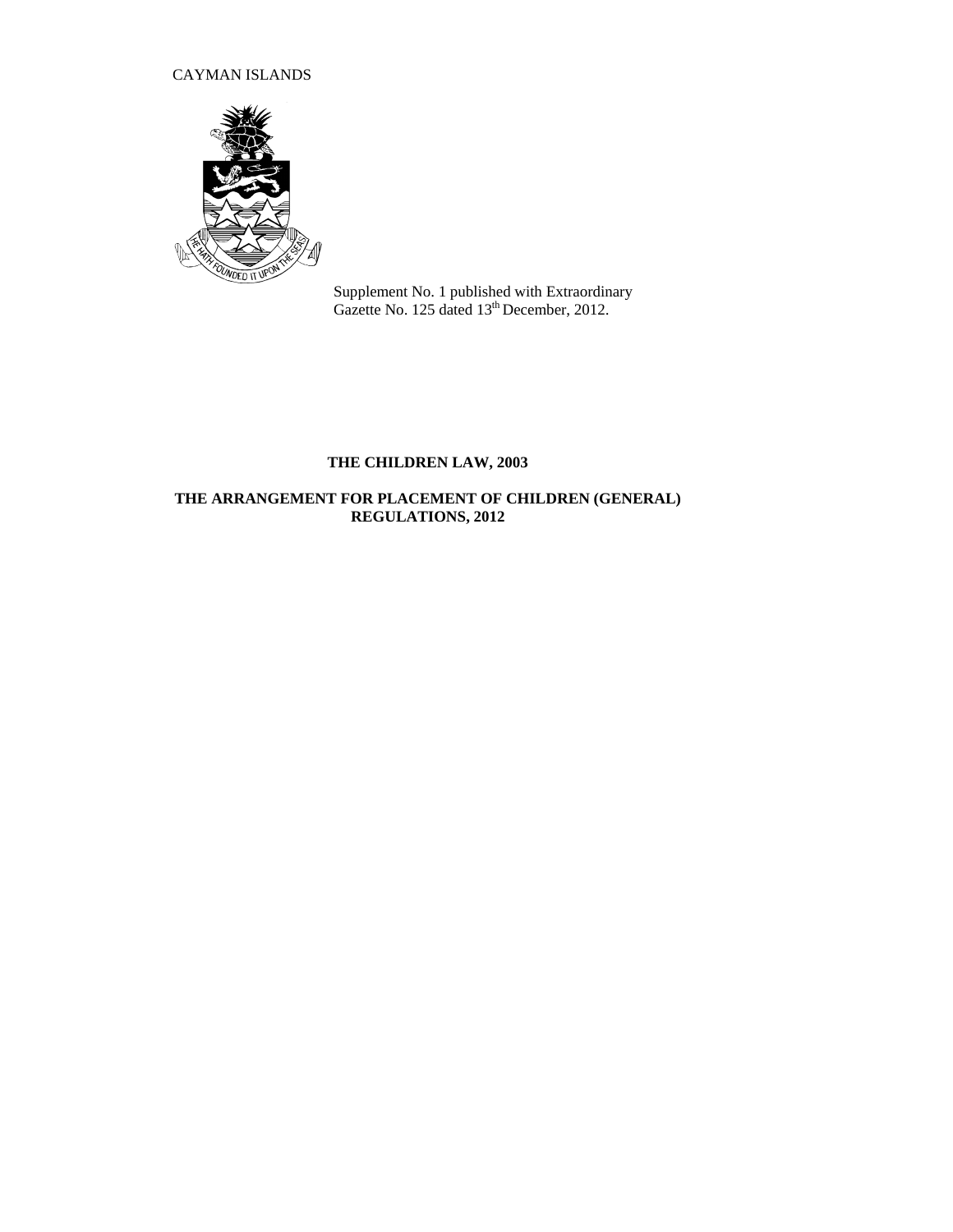# **THE ARRANGEMENT FOR PLACEMENT OF CHILDREN (GENERAL) REGULATIONS, 2012**

# **ARRANGEMENT OF REGULATIONS**

- 1. Citation
- 2. Definitions
- 3. Making of arrangements<br>4. Considerations on makin
- 4. Considerations on making and contents of arrangements<br>5. Notification of arrangements
- 5. Notification of arrangements<br>6. Arrangements for contact
- 6. Arrangements for contact
- 7. Health requirements
- 8. Establishment of records
- 9. Retention and confidentiality of records
- 10. Register
- 11. Application of Regulations to short-term placements

# **SCHEDULES**

SCHEDULE 1- Considerations to which the Department is to have regard

SCHEDULE 2- Health considerations to which the Department is to have regard

SCHEDULE 3- Educational considerations to which the Department is to have regard

SCHEDULE 4- Matters to be included in arrangements to accommodate children who are not in care

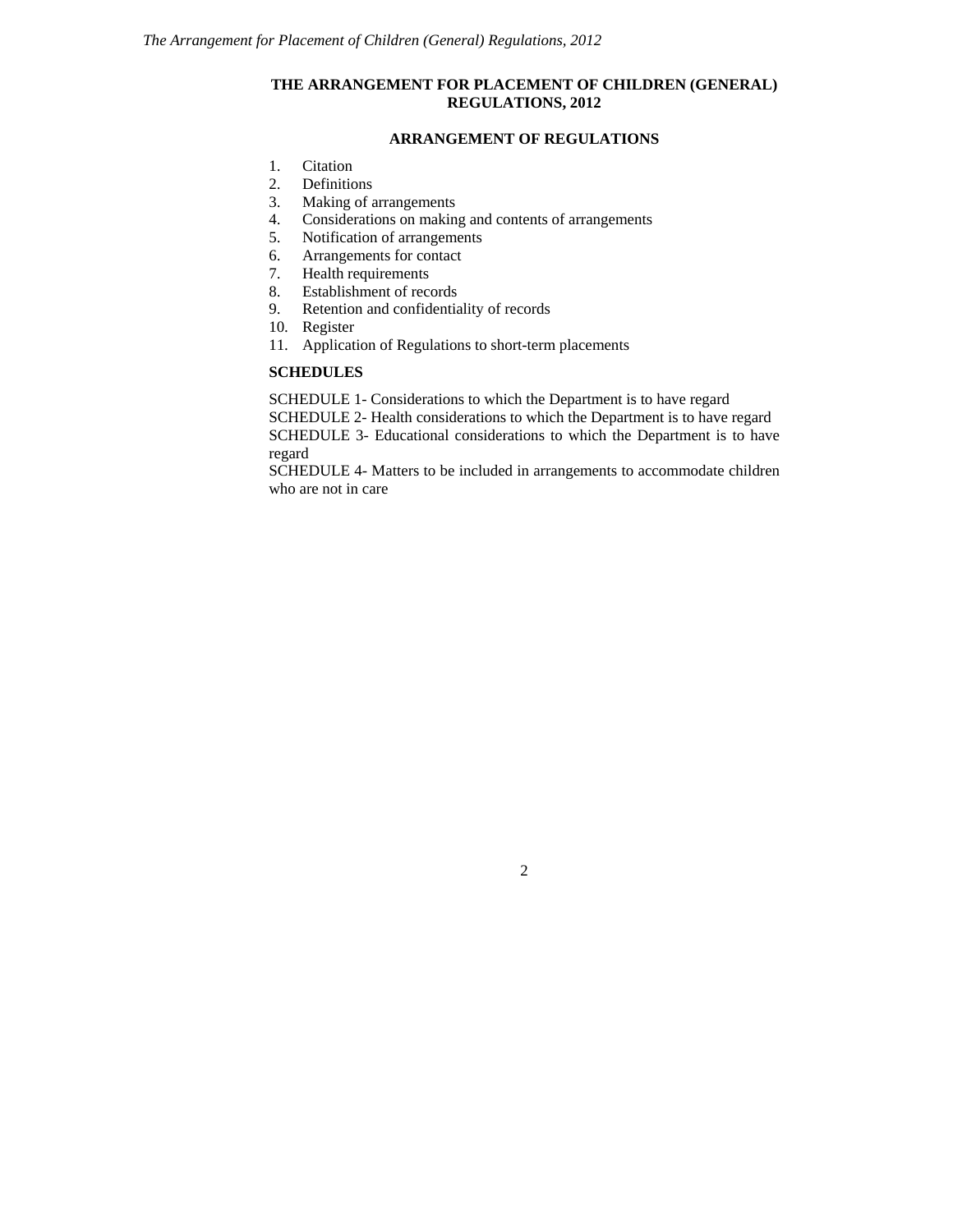CAYMAN ISLANDS

### **THE CHILDREN LAW, 2003**

### **THE ARRANGEMENT FOR PLACEMENT OF CHILDREN (GENERAL) REGULATIONS, 2012**

The Governor in Cabinet, in exercise of the powers conferred by section 25(6) of the Children Law, 2003, hereby makes the following Regulations-

1. These Regulations may be cited as the Arrangement for Placement of Citation Children (General) Regulations, 2012.

2. In these Regulations-

"care case" means a case in which a child is in the care of the Department;

"Law" means the Children Law, 2003; and

"placement", subject to regulation 11, means-

- (a) the provision of accommodation and maintenance by the Department for any child whom it is looking after by any of the means specified in section 25(2) of the Law;
- (b) the provision of accommodation for a child by a voluntary organisation by any of the means specified by section 25(2) of the Law; or
- (c) the provision of accommodation for a child in a registered children's home,

and the expression "place" and "placed" shall be construed accordingly.

3. (1) Before the Department places a child, it shall so far as is practicable, make immediate and long-term arrangements for that placement and for promoting the welfare of the child who is to be placed.

(2) Where it is not practicable to make those arrangements before the placement, the Department shall make them as soon as practicable thereafter.

(3) In the case of a child to whom section 22(10) of the Law applies, the arrangements shall, so far as is practicable, be agreed by the Department with the

3

Making of arrangements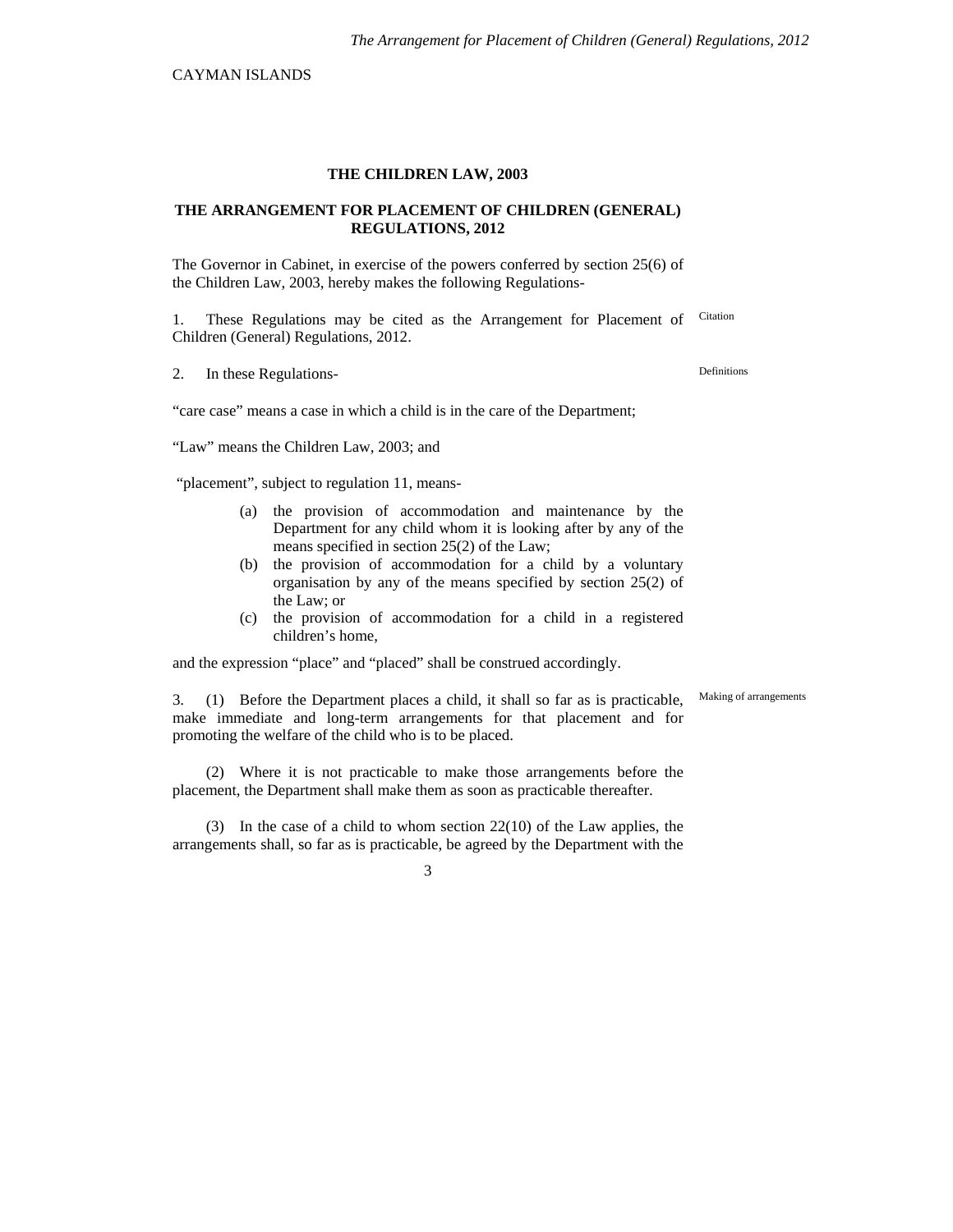#### *The Arrangement for Placement of Children (General) Regulations, 2012*

child before a placement is made and, if that is not practicable, as soon as practicable thereafter.

(4) In any other case in which a child is looked after or accommodated but is not in care, the arrangements shall so far as practicable be agreed by the Department with-

- (a) a person with parental responsibility for the child; or
- (b) if there is no such person, the person who is caring for the child,

before a placement is made and if that is not practicable, as soon as is practicable thereafter.

(5) Any arrangements made by the Department under this regulation shall be recorded in writing.

Considerations on making and contents of arrangements

4. (1) The considerations to which the Department shall have regard so far as is practicable in making the arrangements referred to in regulation 3 in each case are the general considerations specified in Schedule 1, the considerations concerning the health of a child specified in Schedule 2 and the considerations concerning the education of a child specified in Schedule 3.

(2) Except in a care case the arrangements referred to in regulation 3 shall include, where practicable, arrangements concerning the matters specified in Schedule 4.

Notification of arrangements

5. (1) The Department shall, so far as is practicable, notify the following persons in writing of the arrangements to place a child before the placement is made-

- (a) any person whose wishes and feelings have been sought under section 24(4) and section 65(2) of the Law;
- (b) the child's registered medical practitioner;
- (c) any person who is caring for the child immediately before the arrangements are made;
- (d) except in a care case, any person in whose favour a contact order is in force in respect of a child;
- (e) a judge, where the child is a ward of the court; and
- (f) in a care case, any person who has contact with the child pursuant to section 36 of the Law or to an order under that section.

(2) Where it is not practicable to give the notification before the placement, it shall be given as soon as is practicable thereafter.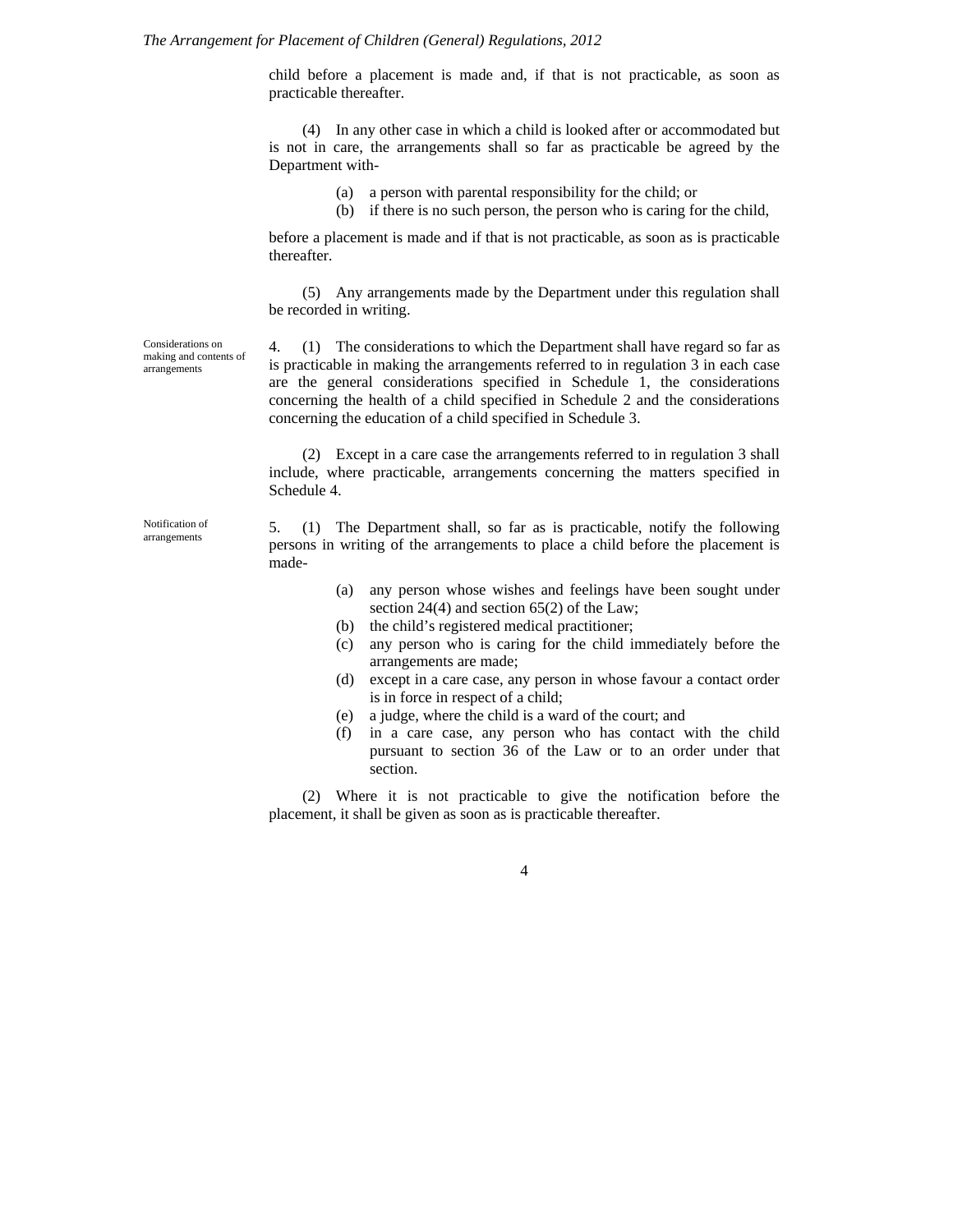#### *The Arrangement for Placement of Children (General) Regulations, 2012*

(3) The Department shall send to such persons identified in paragraph 6 of Schedule 4 a copy of the arrangements referred to in regulation 3 or such part of the arrangements as it considers will not prejudice the welfare of the child with the notification referred to in paragraph (1) but in the case of a notification referred to in paragraphs  $(1)(b)$  to  $(e)$ , it shall send details of only such part of the arrangements as it considers those persons need to know.

6. In carrying out the arrangements referred to in paragraph 6 of Schedule 4, the Department shall, unless it is not practicable or consistent with the child's welfare, endeavour to promote contact between the child and the persons mentioned in that paragraph.

- 7. (1) Subject to paragraphs (3) and (4), the Department shall-<br>Health requirements
	- (a) before making a placement, or if that is not practicable, as soon as is practicable after a placement is made, make arrangements for a registered medical practitioner to conduct an assessment, which may include a physical examination of the child's state of health;
	- (b) require the registered medical practitioner who conducts the assessment to prepare a written report of the assessment which addresses the matters listed in Schedule 2; and
	- (c) having regard to the matters listed in Schedule 2 and, unless paragraph (4) applies to the assessment report, prepare a plan for the future health care of the child if one is not already in existence.

(2) The Department shall ensure that during the placement, each child is provided with-

- (a) health care services, including medical and dental treatment; and
- (b) advice and guidance on health, personal care and health promotion issues appropriate to his needs.

(3) Paragraph (1) does not apply if within a period of three months immediately preceding the placement, the child's health has been assessed and a report of the assessment is prepared in accordance with that paragraph.

(4) Paragraphs (1)(a) or (b) do not apply if the child, being of sufficient understanding to do so, refuses to consent to the assessment.

8. (1) The Department shall establish, if one is not already in existence, a written case record in respect of each child whom it places.

(2) A record shall include-

5

Arrangements for contact

Establishment of records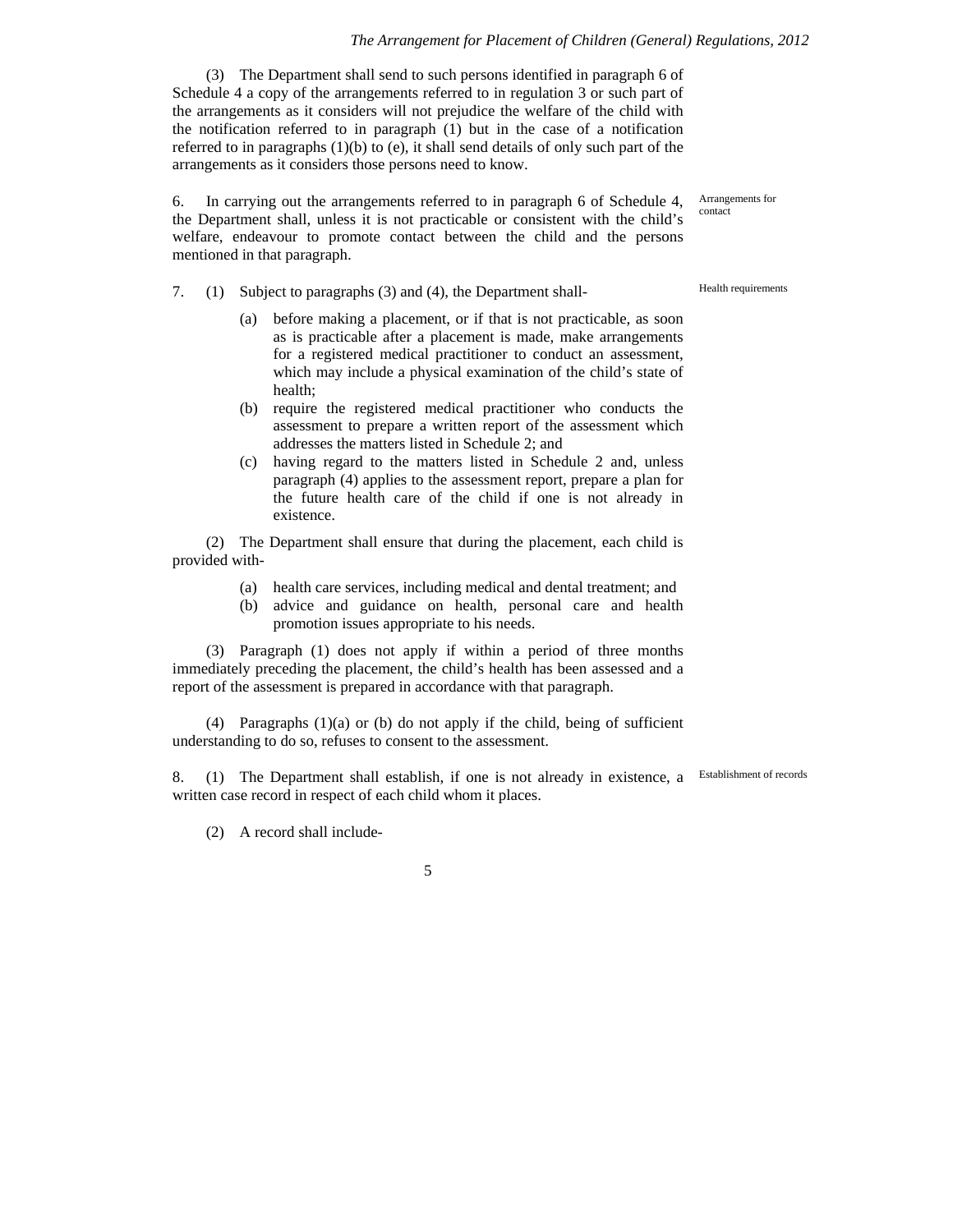- (a) a copy of the arrangements referred to in regulation 3;
- (b) a copy of any written report in the possession of the Department concerning the welfare of the child;
- (c) a copy of any document considered or record established in the course of or as a result of a review of the child's case; and
- (d) details of arrangements for contact, of contact orders and of other court orders relating to the child.

9. (1) A case record relating to a child who is placed shall be retained by the Department until the seventy-fifth anniversary of the date of birth of the child to whom it relates or, if the child dies before attaining the age of eighteen, for a period of fifteen years after the date of his death.

(2) The requirements of paragraph (1) may be complied with either by retaining the original written record, or a copy of it, or by keeping all of the information from such record in some other accessible form such as by electronic means.

(3) Any case record on a child shall be dealt with in accordance with paragraph (4).

(4) The Department shall safely keep case records and shall take all necessary steps to ensure that information contained in them is dealt with confidentially, subject only to-

- (a) any provision of or made under or by virtue of, a Law under which access to such records or information may be obtained or given; and
- (b) any court order under which access to such records or information may be obtained or given.

10. (1) The Department, in respect of every child placed by it, shall enter into the appropriate register the particulars specified in paragraph (2).

(2) The particulars to be entered into the register in accordance with paragraph (1) are-

- (a) the name, sex and date of birth of the child;
- (b) the name and address of the person with whom the child is placed and, if different, of those of the child's parent or other person not being a parent of his who has parental responsibility for him;
- (c) whether the child's name is entered on the Department's register indicating that the child is at risk of being abused;
- (d) whether the child's name is entered in the register maintained under paragraph 2 of Schedule 2 to the Law;

6

Retention and confidentiality of records

Register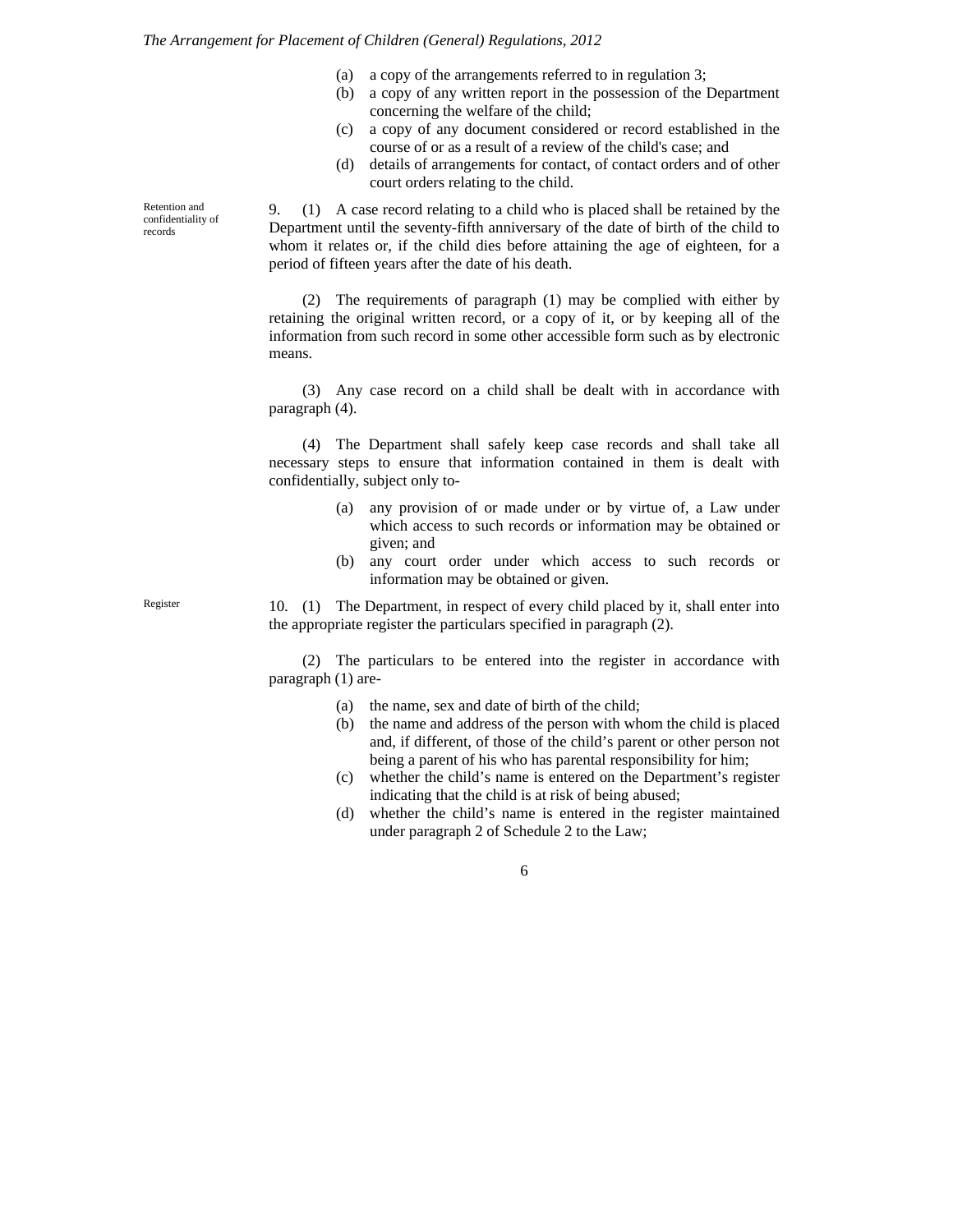- (e) the date on which each placement of the child began and terminated and the reason for each termination; and
- (f) the legal provisions under which the child is being looked after or cared for.

(3) Entries in registers kept in accordance with this regulation shall be retained until the child to whom the entry relates attains the age of twenty-three or, if the child has died before attaining twenty-three, up to five years after the date of his death.

(4) Any entry made in the register shall be dealt with in accordance with paragraph (6).

(5) The requirements of paragraph (1) may be complied with either by retaining the original register, or a copy of it, or by keeping all of the information from such a register in some other accessible form such as by electronic means.

(6) The Department shall safely keep or make arrangements to be kept, register entries and shall take all necessary steps to ensure that information contained in them is treated confidentially, subject only to-

- (a) any provision of or made under or by virtue of a Law under which access to such records or information may be obtained or given; and
- (b) any court order under which access to such records or information may be obtained or given.

11. (1) These Regulations apply where the Department has arranged to place a child in a series of short-term placements at the same place and the arrangement is such that no single placement is to last for more than four weeks and the total duration of the placements is not to exceed one hundred and twenty days in any period of twelve months.

Application of Regulations to shortterm placements

(2) Any series of short-term placements to which this regulation applies may be treated as a single placement for the purposes of these Regulations.

#### **SCHEDULE 1**

(Regulation 4(1))

# **CONSIDERATIONS TO WHICH THE DEPARTMENT IS TO HAVE REGARD**

1. In the case of a child who is in care, whether an application should be made to discharge the care order.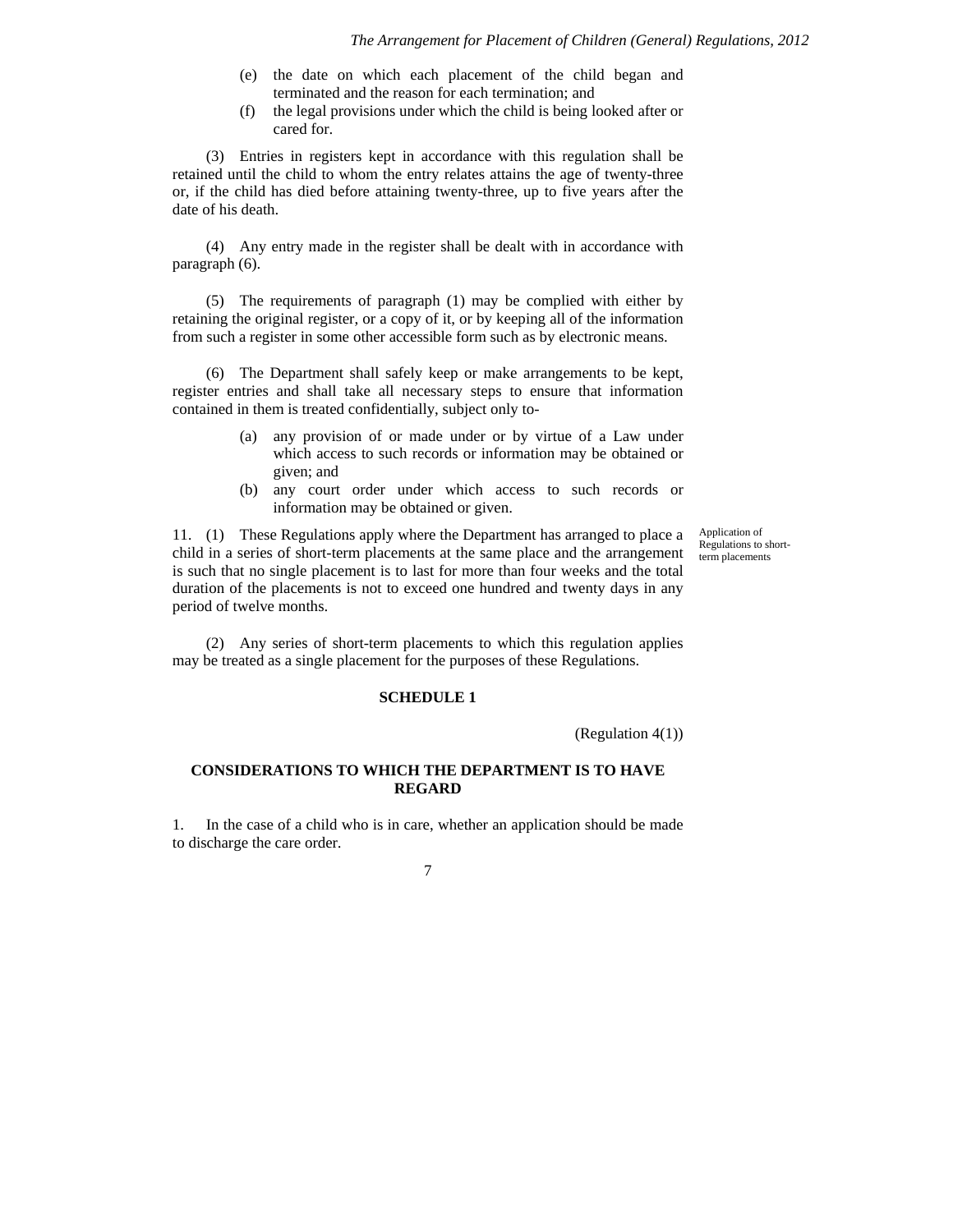2. Whether the Department should seek a change in the child's legal status.

3. Arrangements for contact and whether there is any need for changes in the arrangements in order to promote contact with the child's family and others so far as is consistent with his welfare.

4. The Department's immediate and long term arrangements for the child, previous arrangements in respect of the child, whether a change in those arrangements is needed and consideration of other courses of action.

5. Whether arrangements need to be made for the time when the child will no longer be looked after by the Department.

6. Whether plans need to be made to find a suitable person to adopt the child.

# **SCHEDULE 2**

(Regulations  $4(1)$ ,  $7(1)(b)$  and  $(c)$ )

## **HEALTH CONSIDERATIONS TO WHICH THE DEPARTMENT IS TO HAVE REGARD**

1. The child's state of health including his physical, emotional and mental health.

2. The child's health history including, as far as practicable, his family's health history.

3. The effect of the child's health and health history on his development.

4. Existing arrangements for the child's medical and dental care and treatment and health and dental surveillance.

5. The possible need for an appropriate course of action which should be identified to assist necessary change of such care, treatment or surveillance.

6. The possible need for preventive measures, such as vaccination, immunisation, screening for vision and hearing and for advice and guidance on health, personal care and health promotion issues appropriate to the child's needs.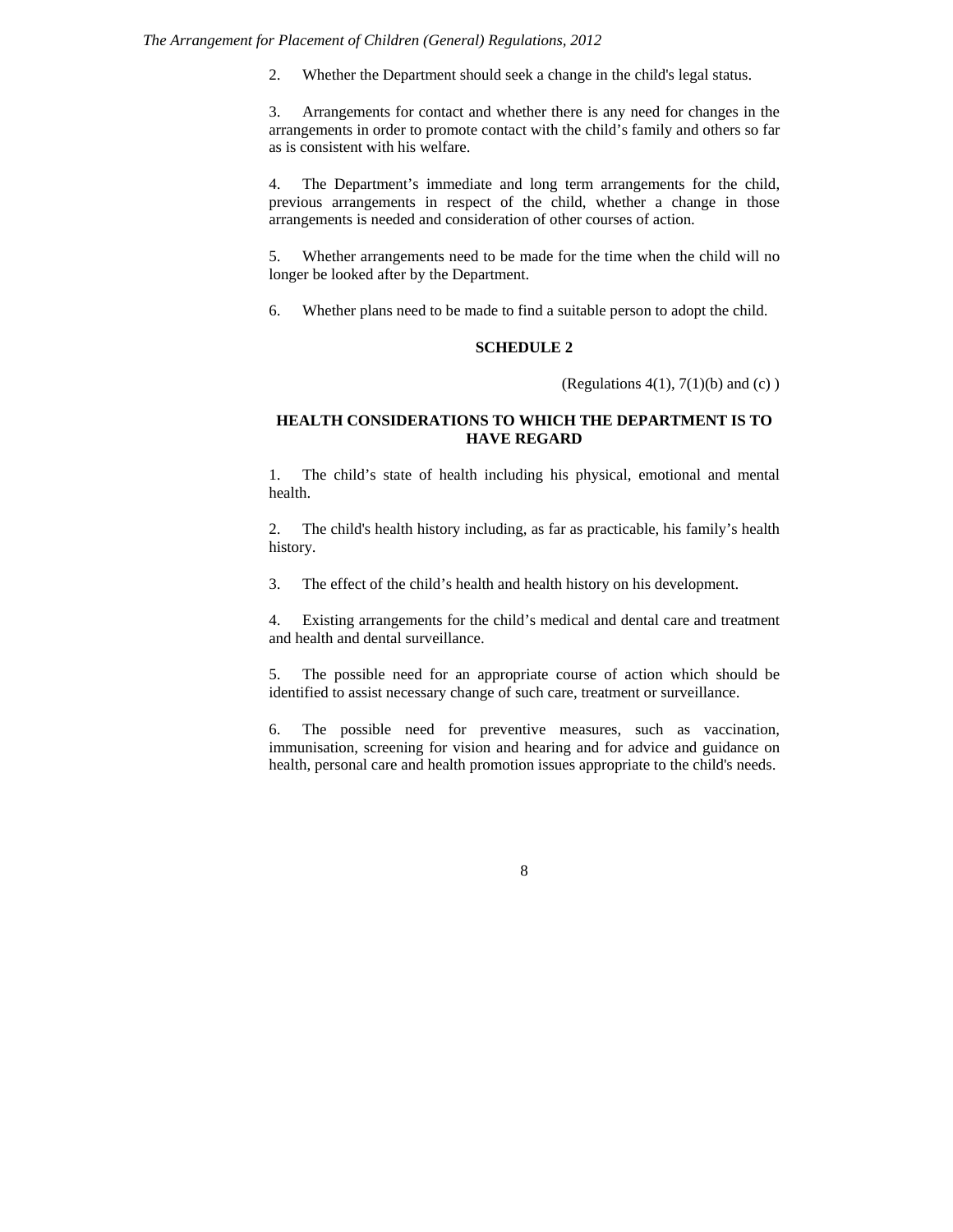### **SCHEDULE 3**

(Regulation 4(1))

### **EDUCATIONAL CONSIDERATIONS TO WHICH THE DEPARTMENT IS TO HAVE REGARD**

1. The child's educational history.

2. The need to achieve continuity in the child's education.

3. The need to identify any educational need which the child may have and to take action to meet that need.

4. The need to carry out any assessment in respect of any special educational need and meet any such needs identified.

# **SCHEDULE 4**

(Regulation 4(2))

### **MATTERS TO BE INCLUDED IN ARRANGEMENTS TO ACCOMMODATE CHILDREN WHO ARE NOT IN CARE**

1. The type of accommodation to be provided and its address together with the name of any person who will be responsible for the child at that accommodation on behalf of the Department.

2. The details of any services to be provided for the child.

3. The respective responsibilities of the Department and-

- (a) the child;
- (b) any parent of his; and
- (c) any person who is not a parent of his but who has parental responsibility for him.

4. What delegation there has been by the persons referred to in paragraphs 3(b) and (c) of this Schedule to the Department of parental responsibility for the child's day-to-day care.

5. The arrangements for involving those persons and the child in decision making with respect to the child having regard to the Department's duty under section 22 of the Law in relation to children looked after by it.